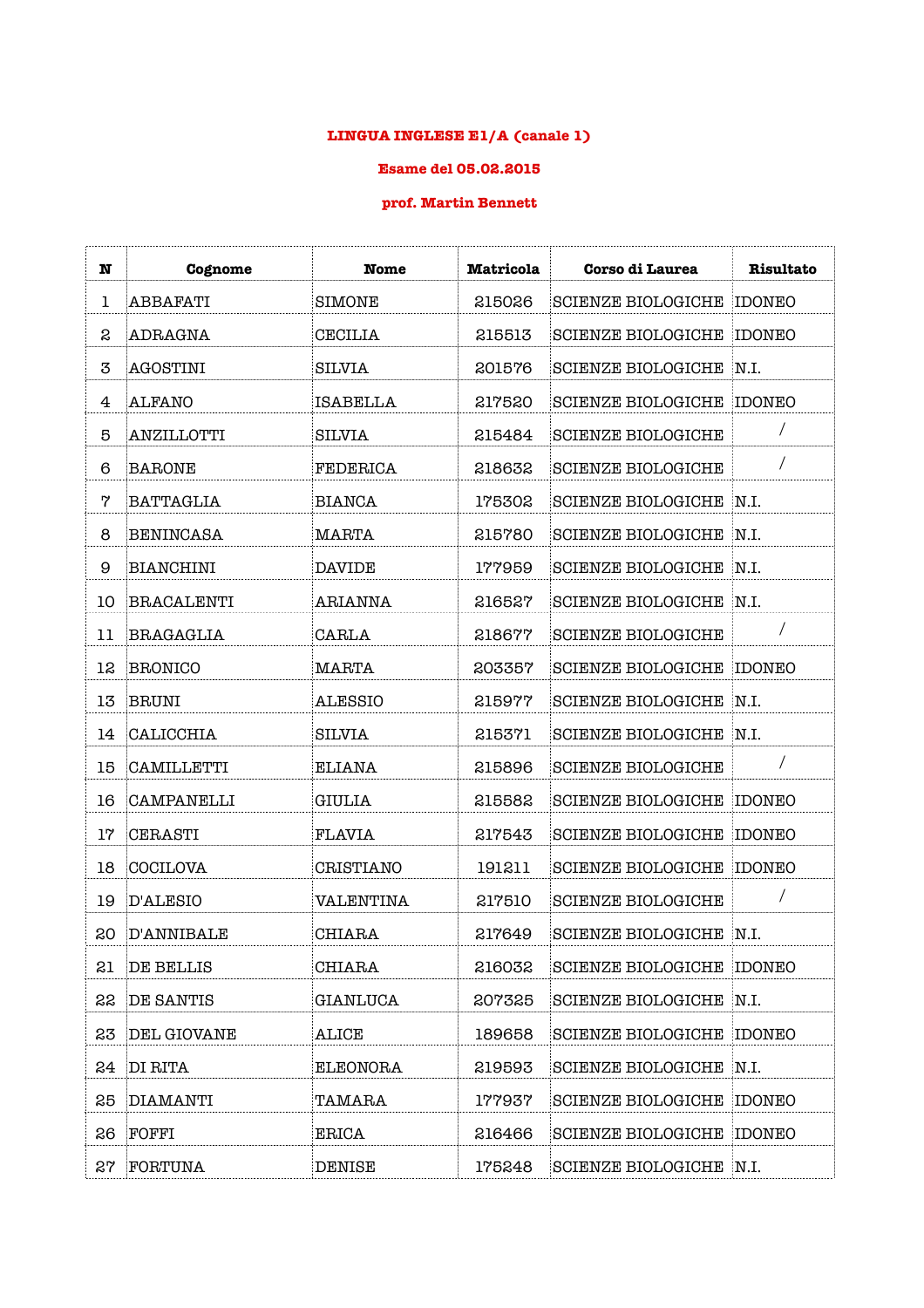| 28  | GAGLIARDINI       | FLAVIA       | 216762 | SCIENZE BIOLOGICHE N.I.          |            |
|-----|-------------------|--------------|--------|----------------------------------|------------|
| 29  | GALASSI           | CLAUDIA      | 191452 | SCIENZE BIOLOGICHE N.I.          |            |
| 30  | <b>GIANNI</b>     | NICOLETTA    | 217724 | SCIENZE BIOLOGICHE N.I.          |            |
| 31  | GIARDINI          | LAURA FRANCA | 215760 | <b>SCIENZE BIOLOGICHE IDONEO</b> |            |
| 32  | GRAPPOLI          | VALERIO      | 216266 | <b>SCIENZE BIOLOGICHE</b>        |            |
| 33  | GRIMALDI          | MICHELE      | 215248 | <b>SCIENZE BIOLOGICHE</b>        | IDONEO     |
|     | 34 LALLI          | ALESSIA      | 216231 | <b>SCIENZE BIOLOGICHE IDONEO</b> |            |
| 35. | LAMIANO           | CAMILLA      | 215375 | SCIENZE BIOLOGICHE N.I.          |            |
| 36  | LANNAIOLI BUDURIN | VICTORIA     | 219139 | SCIENZE BIOLOGICHE N.I.          |            |
| 37  | LEPONE            | MATTEO       | 207237 | SCIENZE BIOLOGICHE N.I.          |            |
| 38  | LICINA            | ROMINA       | 216325 | <b>SCIENZE BIOLOGICHE</b>        |            |
| 39  | LOMBARDI          | IVAN         | 216265 | <b>SCIENZE BIOLOGICHE IDONEO</b> |            |
| 40  | MASELLI           | ROSANNA      | 217627 | SCIENZE BIOLOGICHE N.I.          |            |
| 41  | MILANI            | MARTINA      | 176210 | SCIENZE BIOLOGICHE N.I.          |            |
| 42  | MOLLARI           | MARTA        | 215521 | <b>SCIENZE BIOLOGICHE</b>        | IDONEO     |
| 43  | NAFRA             | MARIA        | 219696 | <b>SCIENZE BIOLOGICHE</b>        | N.I.       |
| 44  | PECORARI          | CHIARA       | 216041 | <b>SCIENZE BIOLOGICHE</b>        | $\prime$   |
| 45  | PECUTARI          | ERIKA        | 214213 | SCIENZE BIOLOGICHE N.I.          |            |
| 46  | PERNA             | LAURA        | 214972 | <b>SCIENZE BIOLOGICHE</b>        | $\sqrt{2}$ |
| 47  | PIAZZAI           | MARGHERITA   | 218978 | SCIENZE BIOLOGICHE N.I.          |            |
| 48  | PROVENZANO        | MARTINA      | 191448 | <b>SCIENZE BIOLOGICHE</b>        |            |
| 49  | ROSSI             | ILARIA       | 215384 | SCIENZE BIOLOGICHE N.I.          |            |
| 50  | SPEDALIERI        | VERDIANA     | 217527 | <b>SCIENZE BIOLOGICHE IDONEO</b> |            |
| 51  | TOPPI             | ELISA        | 201478 | SCIENZE BIOLOGICHE N.I.(E2)      |            |
| 52  | TURIANELLI        | CHIARA       | 218512 | SCIENZE BIOLOGICHE N.I.          |            |

|     | 53 PIETRANGELI | EDOARDO   | 215766 | SCIENZE BIOLOGICHE N.I.                         |  |
|-----|----------------|-----------|--------|-------------------------------------------------|--|
|     | 54 D'ANDREA    | HELENA    | 191528 | $\parallel$ SCIENZE BIOLOGICHE $\parallel$ N.I. |  |
|     | 55 ADINOLFI    | ANNALISA  | 191425 | SCIENZE BIOLOGICHE N.I.                         |  |
| 56. |                | DONATELLA | 153042 | SCIENZE BIOLOGICHE N.I.                         |  |
| 57  | CUGINI         | EL JSA    | 203378 | SCIENZE BIOLOGICHE N.I.                         |  |
|     | 58 DI STEFANO  |           | 201945 | SCIENZE BIOLOGICHE N.I.                         |  |

. . . . . . . .